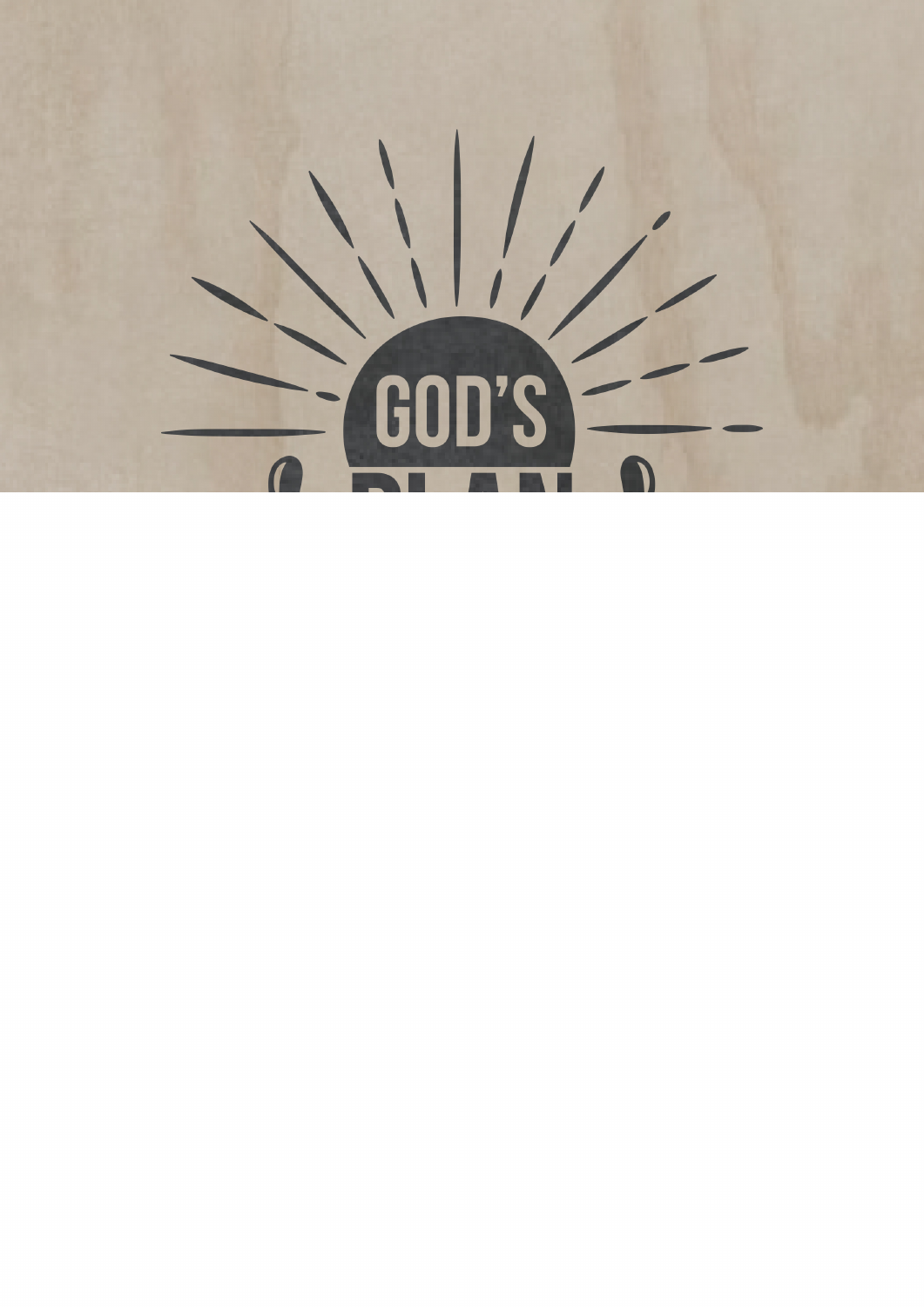# Introduction

#### **Overview**

As a church, we have been going through the gospel of Luke for the last few years (and we will continue in the upcoming years). We have now come to chapter 9, which centres around interactions between Jesus and his 12 disciples.

Through this chapter, Jesus will challenge our views on his identity and mission as the suffering Messiah. He will also redefine significantly what it truly means for us to follow him, which includes following him into his suffering.

#### **How to use these studies**

These studies have been written in the COMA (context, observation, meaning, application) method, which we have been using for quite some time. However, if you would like to mix it up, you are welcome to use different methods. These are included in the appendix and we have found them really helpful. Leaders should feel free to use a different method each week - whatever is most beneficial for your life group.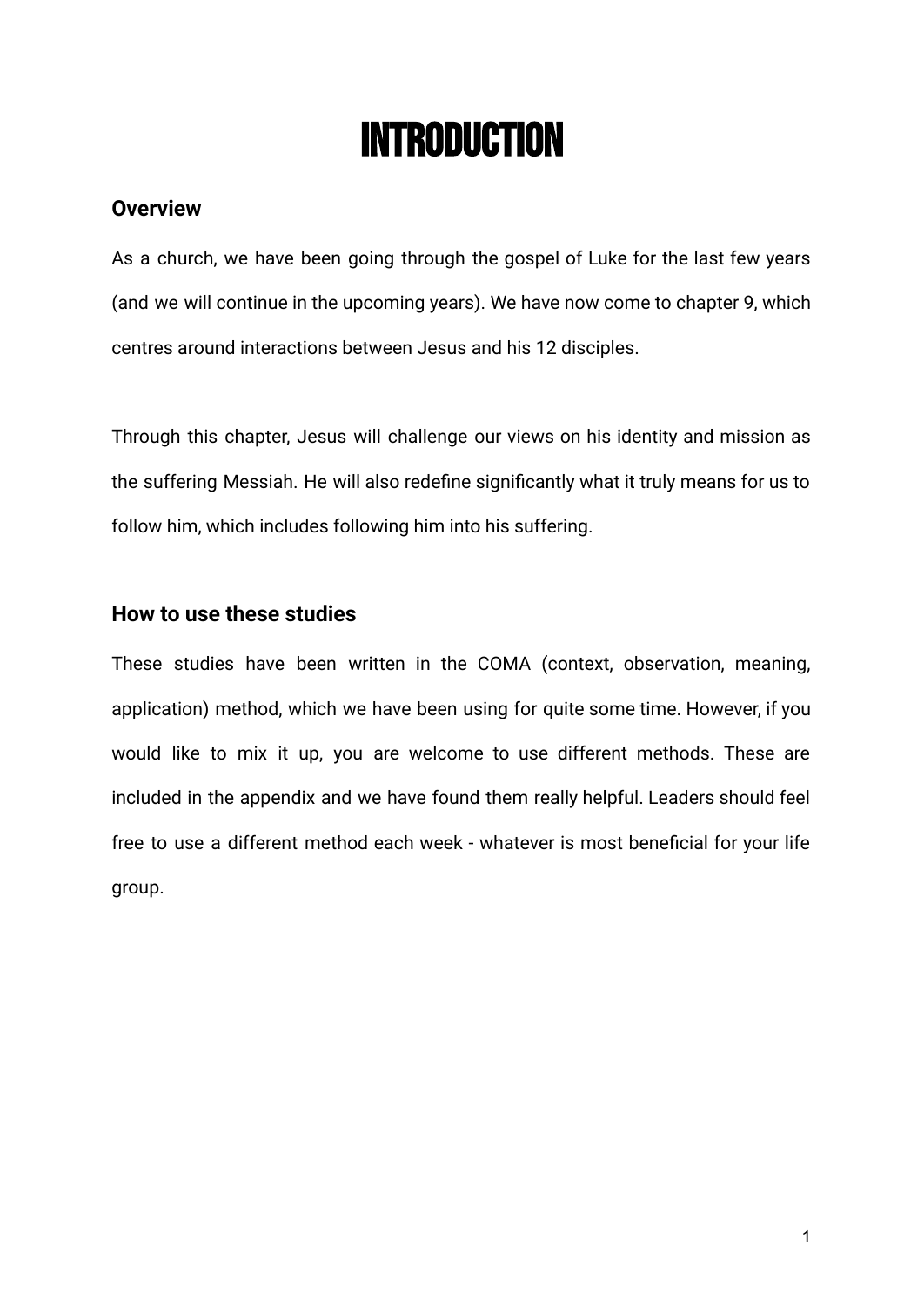# STUDY 1 Luke 9:1-17

### **Introduction**

In the earlier chapters, Luke has detailed:

- the foretelling and birth of Jesus
- the temptations that prepared Jesus for his ministry
- Jesus' ministry of the 'kingdom of God'
- the calling of the first disciples
- the teaching and healing of many in Israel.

Chapter 9 is notable because it represents Jesus' final teachings and other events in Galilee prior to his journey towards Jerusalem.

### **Context**

1. Think about what the disciples had experienced with Jesus so far in Luke's gospel. What do you think they believed about Jesus at this point?

### **Observation**

2. Notice what Jesus called the disciples to do (verses 1-6). What stands out to you or surprises you about these instructions?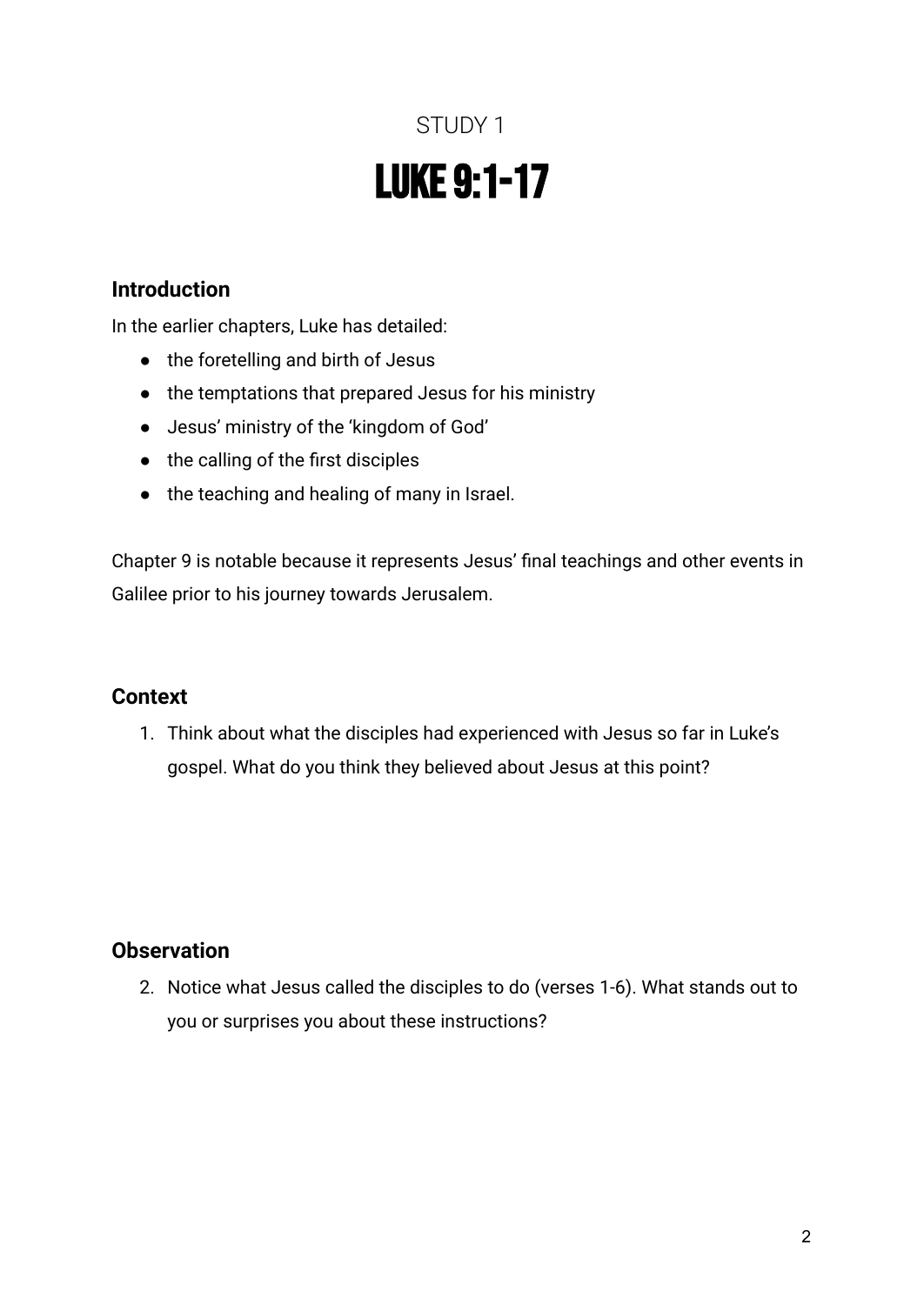3. How might the miracle (verses 12-17) encourage the apostles amidst the difficulties of their calling?

### **Meaning**

4. What was the purpose of Jesus asking his disciples to continue the work he had been already doing?

5. To what extent are Jesus' instructions (verses 3-5) relevant for us today? Consider his instructions in Matthew 28:19-20 and Luke 22:35-38.

### **Application**

6. How is this passage instructive for how we evangelise today? Share your own experiences.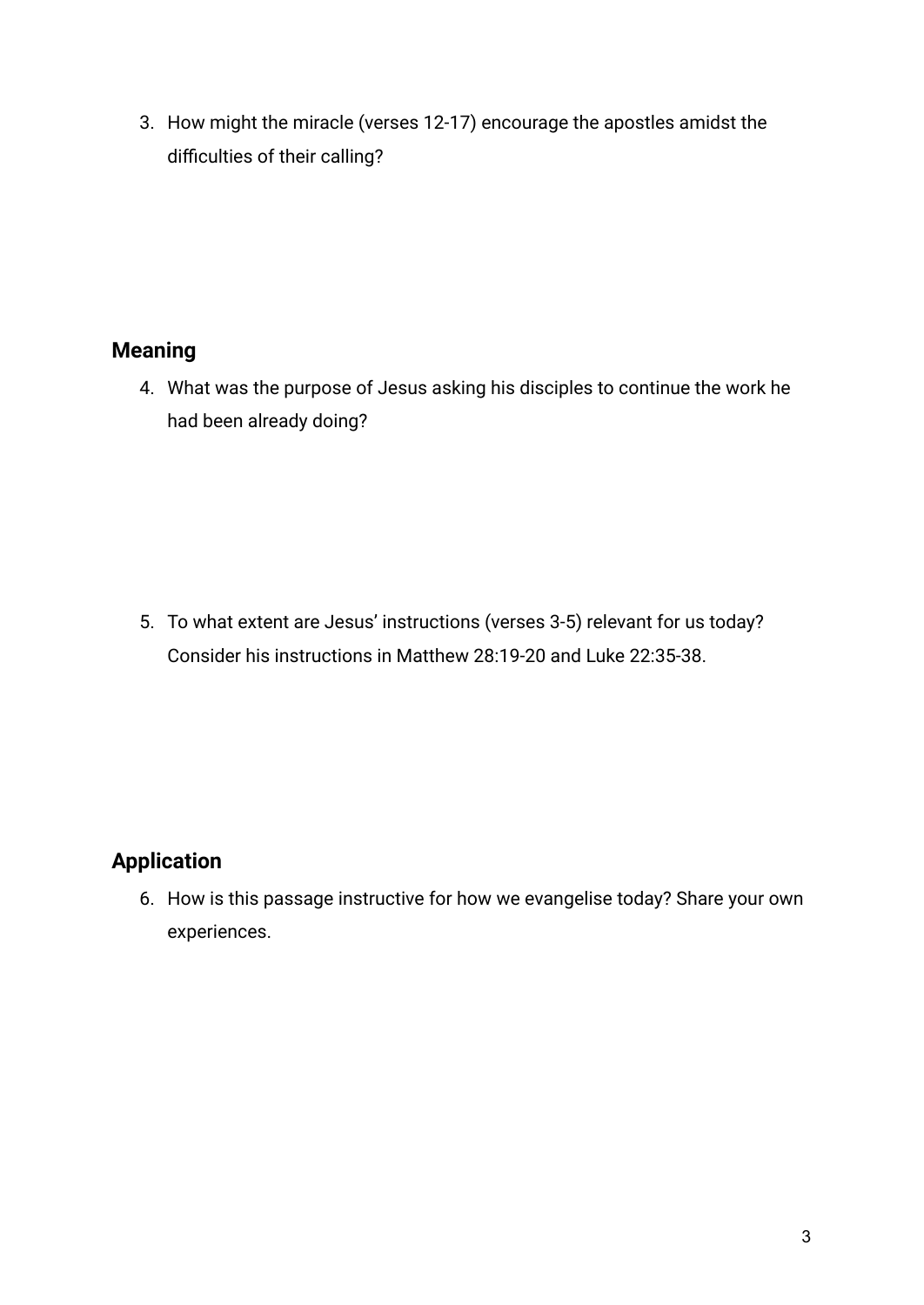# Luke 9:18-27

### **Introduction**

In Study 1, we learned that Jesus had sent out the 12 disciples to proclaim the kingdom of God. They were not only witnesses to the miracles Jesus performed, but were also given authority to perform miracles themselves (verses 1-2). The result was over 5000 people gathering and listening to Jesus. Following Jesus may seem simple, but is it really?

### **Context**

1. What could the disciples be thinking about or feeling after verse 17 (about Jesus, themselves and the future)?

2. 'Christ' is the Greek translation for 'Messiah', which means 'the anointed one'. The word 'Messiah' was coined by the Israelites in reference to certain Old Testament passages and was associated with kingship. Based on Daniel 7:13-14, what impression might the disciples have had about the 'Messiah'?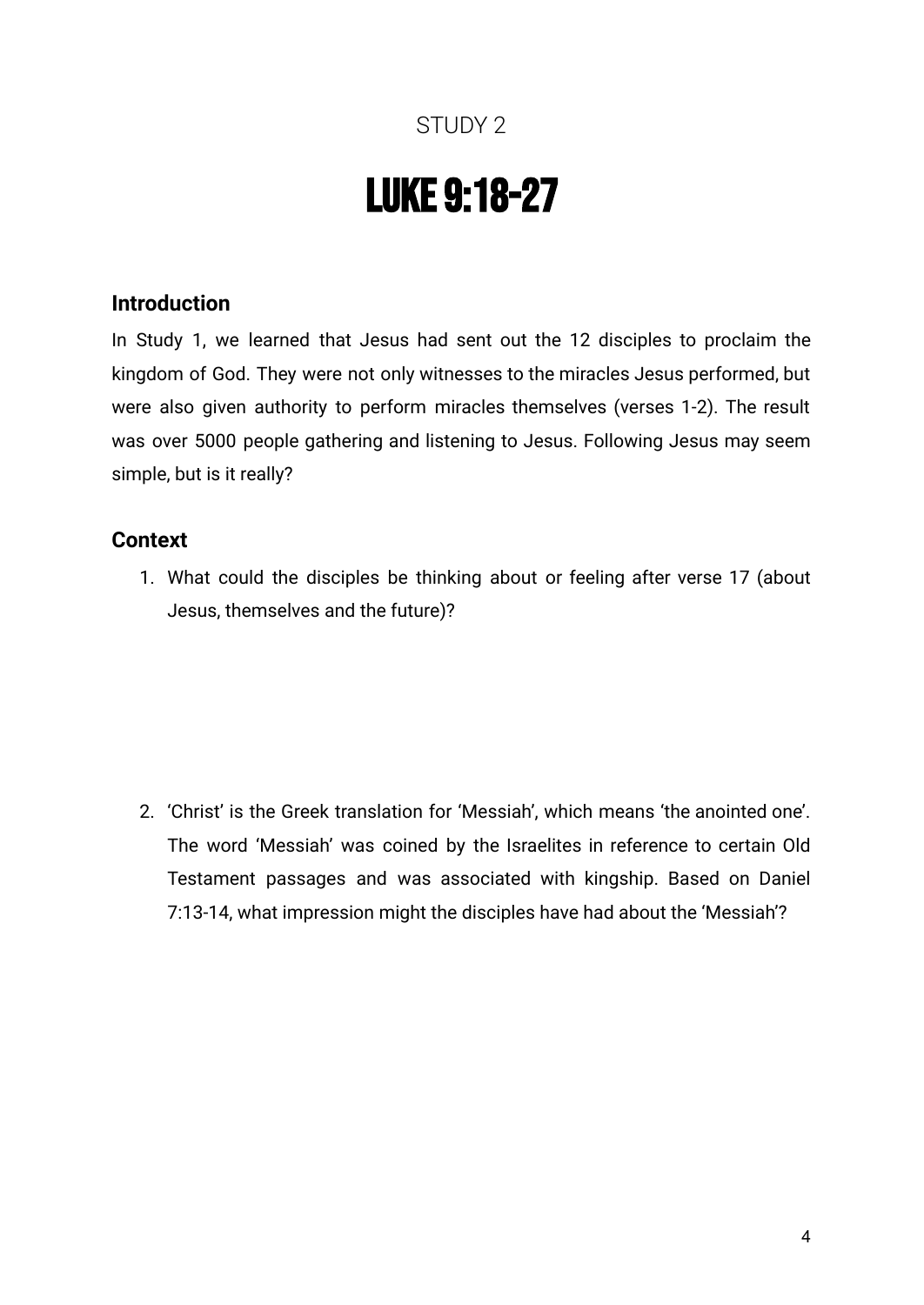### **Observation**

3. What could challenge or confirm the disciples' understanding of Christ as the Messiah (verses 21-22)?

4. What stands out to you or challenges you about following Jesus (verses 23-27)?

### **Meaning**

5. How should Jesus' life and mission shape ours (verses 23-27)?

### **Application**

6. Share how denying yourself, taking up your cross daily and following Jesus may look like in your own life.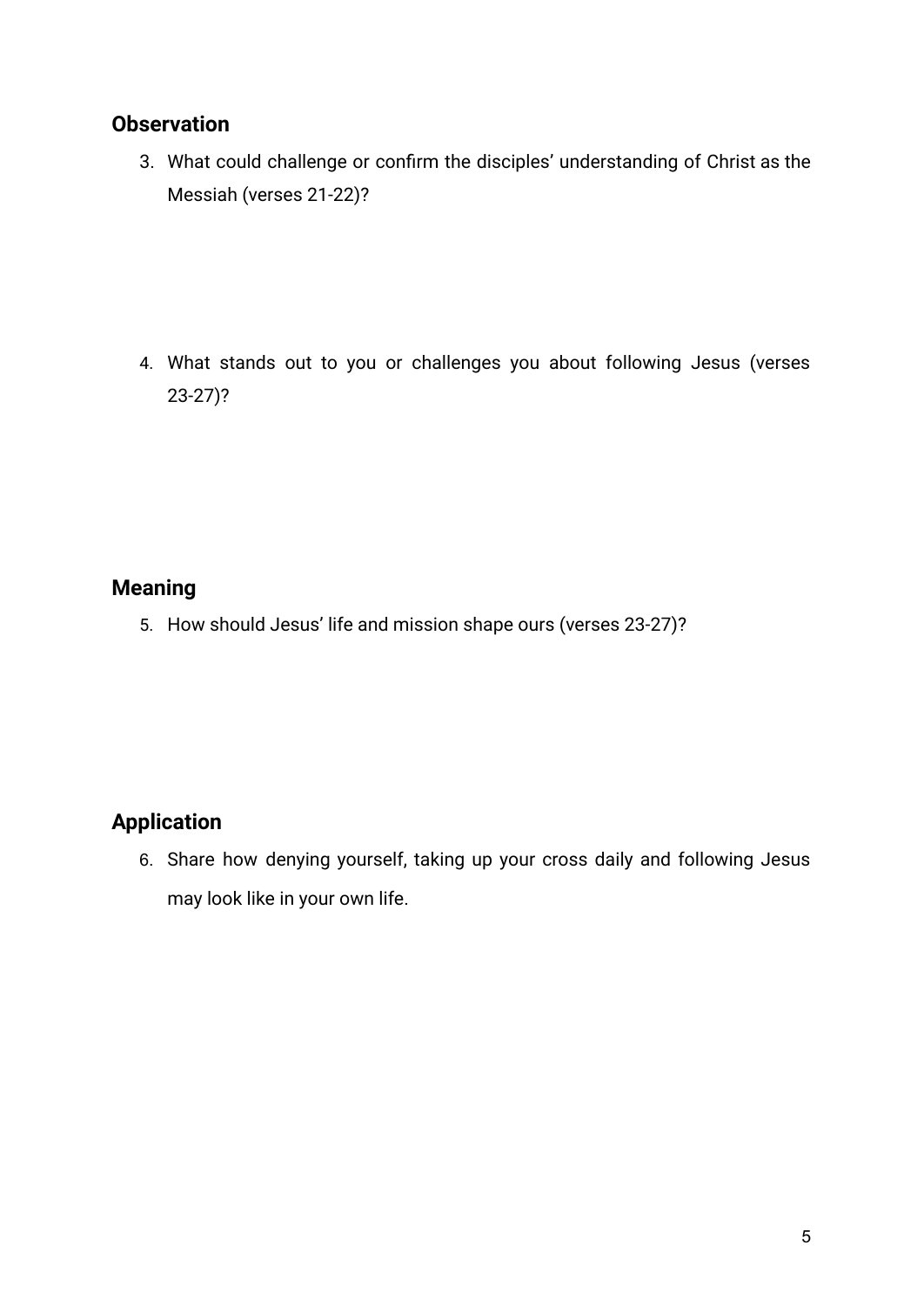# Luke 9:28-36

### **Context**

The 'sayings' (verse 28) most likely refer to the exchange between Jesus and his disciples (verses 18-20) when Jesus challenged them on who they thought he really was. Some thought he was Elijah or 'a prophet of old' like Moses. Others, like Peter, believed he was the Christ. This passage will undeniably show who Jesus really is.

1. If you could meet any two historical figures (alive or dead), who would they be and what would you talk to them about?

### **Observation**

2. Imagine you were there with Peter, John and James to witness this event. How would you feel and what would you do?

3. What did Peter's suggestion about setting up three tents for Jesus, Moses and Elijah (verses 33) say about what he believed about Jesus?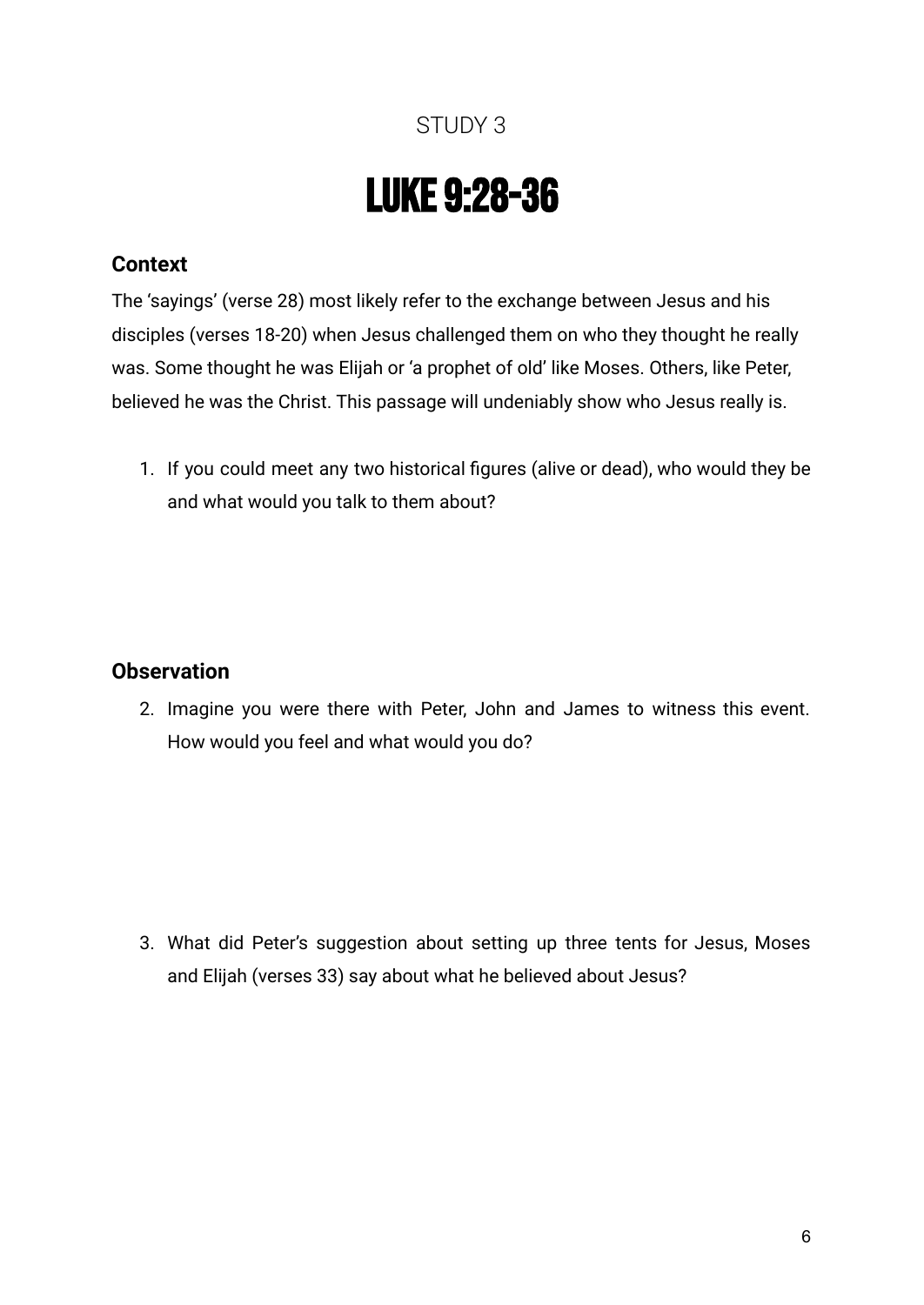### **Meaning**

4. Of all the great figures that Jesus could have talked to, why do you think he was shown talking to Elijah and Moses on a mountain? See Exodus 24:12-18 and 1 Kings 19:11-13.

5. What did 'departure' (verse 31) refer to? What might it indicate about Jesus' identity and mission?

6. Of all the things that could have been said, why do you think the voice from heaven (verse 35) specifically commanded "listen to him"?

### **Application**

7. Based on what we have discussed, what are some ways you could highlight the uniqueness of Jesus compared to other religions' perspectives?

8. Share one situation where it is critical for you to be saturated in Jesus' words and listen to his voice.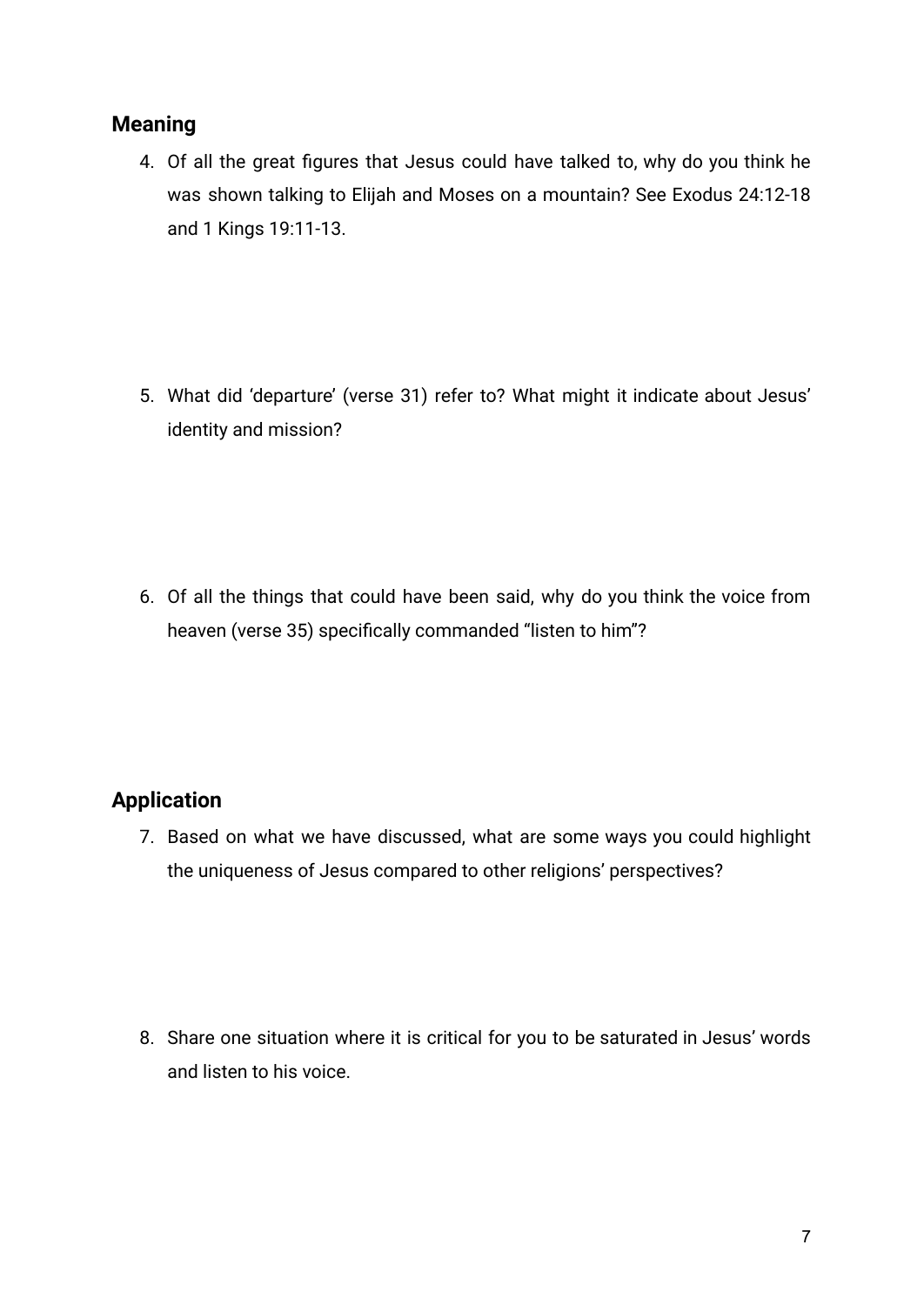# Luke 9:37-50

### **Context**

Right after Jesus' transfiguration on the mountain, he freed a man's son from a demonic possession when his disciples failed to do so. A series of exchanges then took place between Jesus and the disciples, which anticipated his impending future and their response to it.

1. What might be the reason for the disciples to argue about who was the greatest (verse 46)?

### **Observation**

2. Why did Jesus often use children as examples of humility when teaching his disciples about true greatness in the kingdom of God (verses 47-48)?

3. What were the disciples' concerns about an 'outsider' casting out demons in Jesus' name?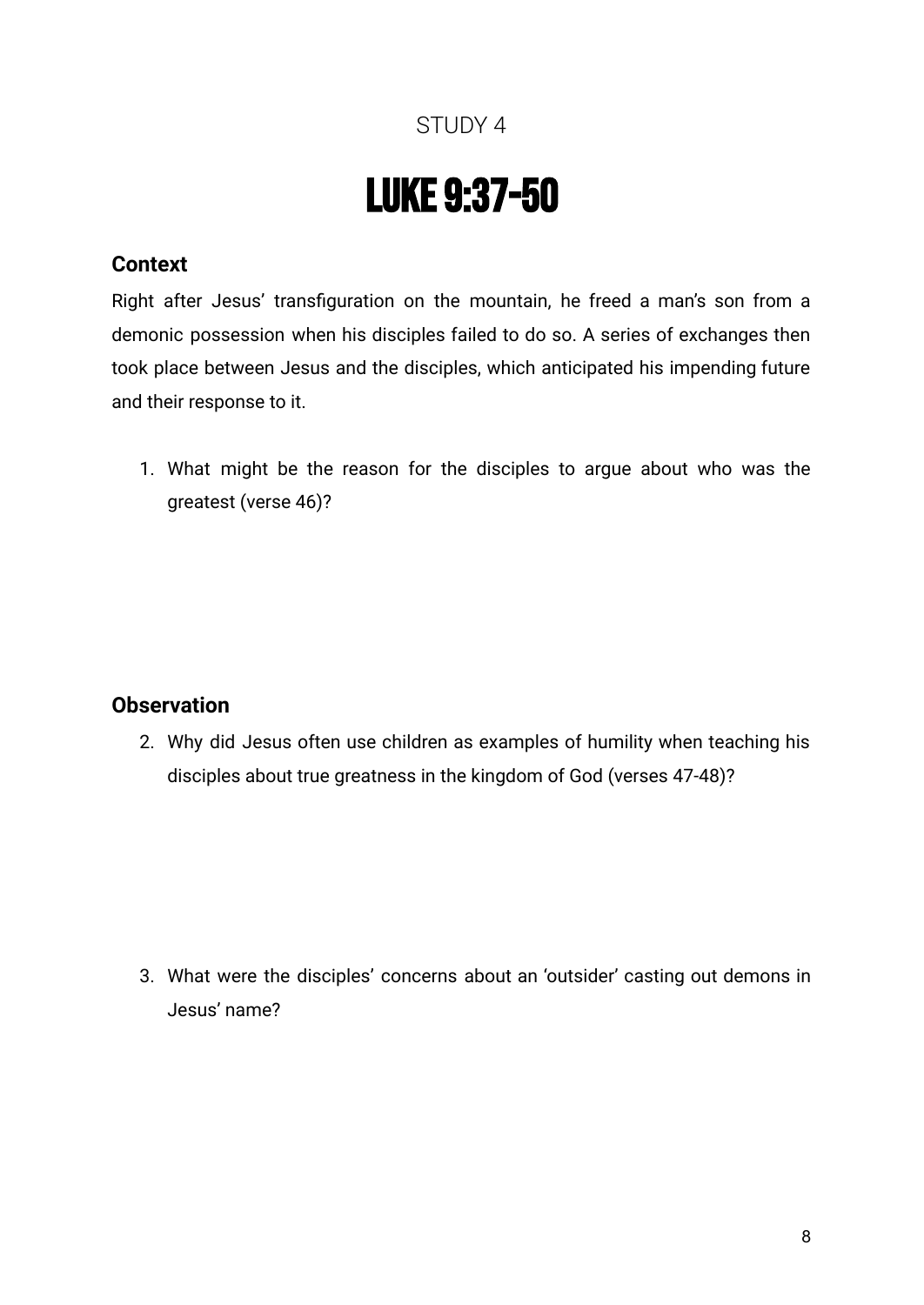### **Meaning**

- 4. Who was Jesus referring to as 'faithless and twisted generation' (verse 41)? Why do you think he was so harsh?
- 5. The crowd were marvelling at what Jesus had just done for the boy. Why did Jesus choose to forewarn his disciples about 'being delivered into the hands of men' (verses 43-44)? See also verses 21-22.
- 6. The disciples did not understand Jesus when he told them about his inevitable death, as "it was concealed from them, so that they might not perceive it" (verse 45). Why do you think this was so (24:25-32)?

### **Application**

- 7. What has God taught you when you were struggling with practising humility?
- 8. When pride is in your blindspot but clearly visible to those around you, what is the best way for them to speak into your life?

Pray for one another to be growing in humility together.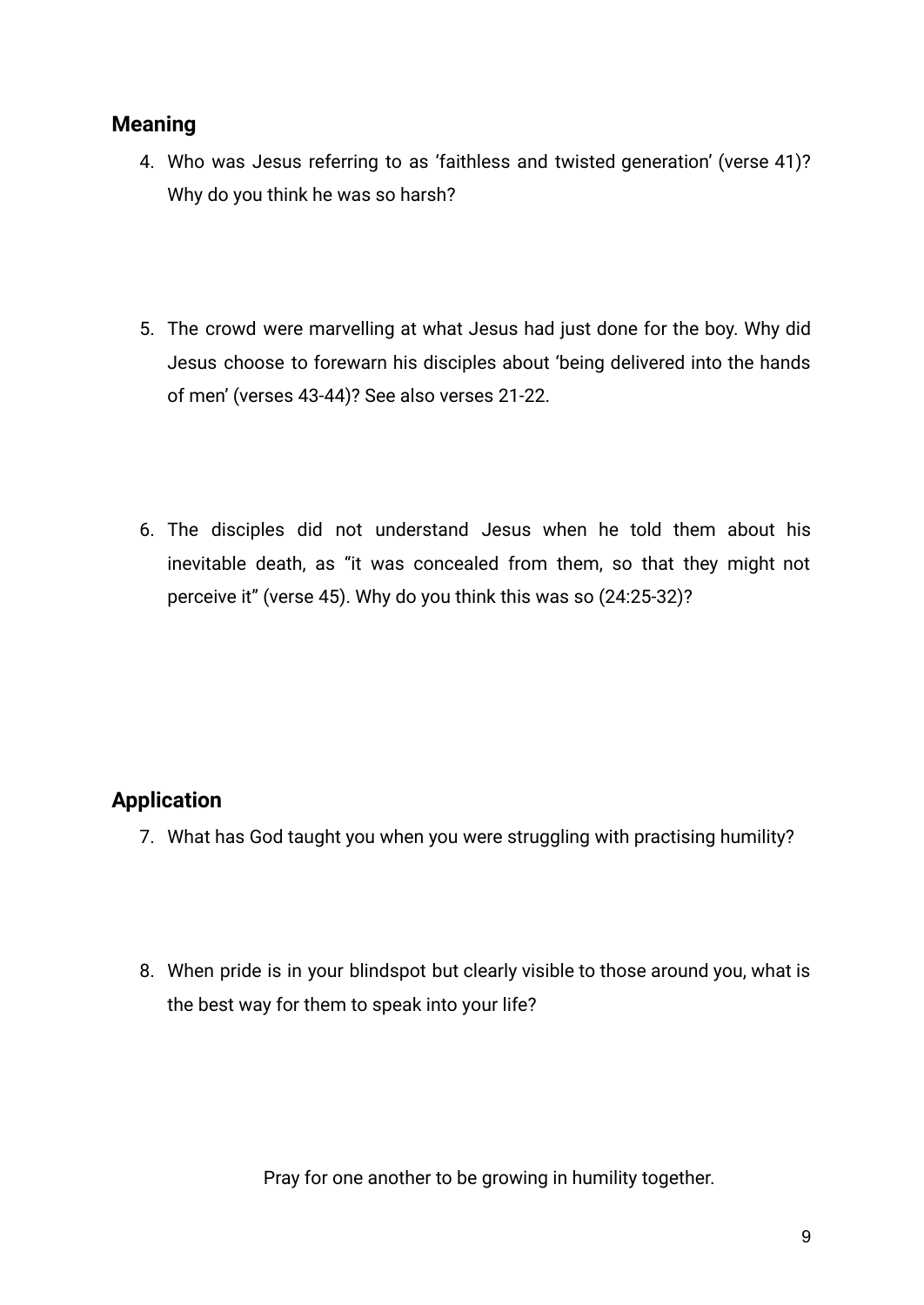# Luke 9:51-62

### **Introduction**

*"I have decided to follow Jesus. No turning back. Though none go with me, still I will follow Jesus. No turning back. The cross before me, the world behind me. No turning back."*

These were the final words of Nokseng, a Garo man from the Meghalaya tribe in India. He witnessed his family die at the hands of a group of angry villagers, before he too was martyred. He knew Jesus and understood the costs of following him.

Later, these words inspired a hymn that has been sung in many churches around the world. But have we ever paused to consider the full meaning and implication of these words? If you knew that following Jesus was costly, would you still be willing to follow him?

### **Context**

On the road to Jerusalem, Jesus taught his followers to consider the costs of following him.

1. Jesus *set his face* to Jerusalem (verse 51). What does this tell you about Jesus and what he was going to do?

How was this different from what people thought he was going to do? See also verse 22 and Zechariah 9:9-10.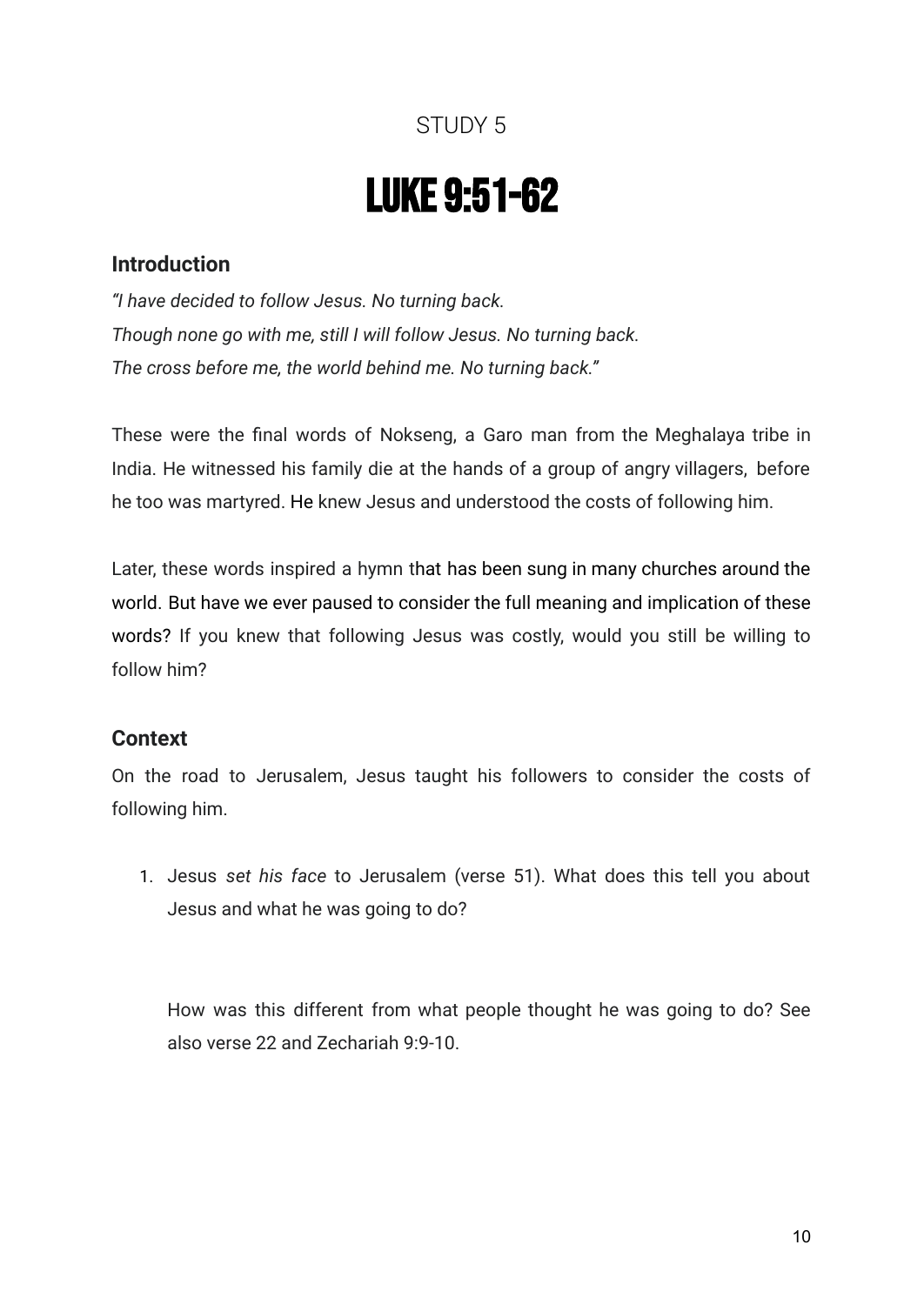### **Observation**

2. How did Jesus' disciples react to the Samaritans' rejection (verse 54)? Why do you think they reacted that way? See also 2 Kings 1:9-12.

3. How did Jesus respond to his disciples (verse 55)? What was he trying to teach them? See also John 3:17 and Luke 19:10.

### **Meaning**

4. From Jesus' responses to the three people (verses 57-62), what was he teaching about the costs of following him? Feel free to reference any relevant verses.

5. We are taught to honour our father and mother (Ephesians 6:2) and to provide for members of our household (1 Timothy 5:8). How do we reconcile these verses with Luke 9:59-60? See also Psalm 45:10-11.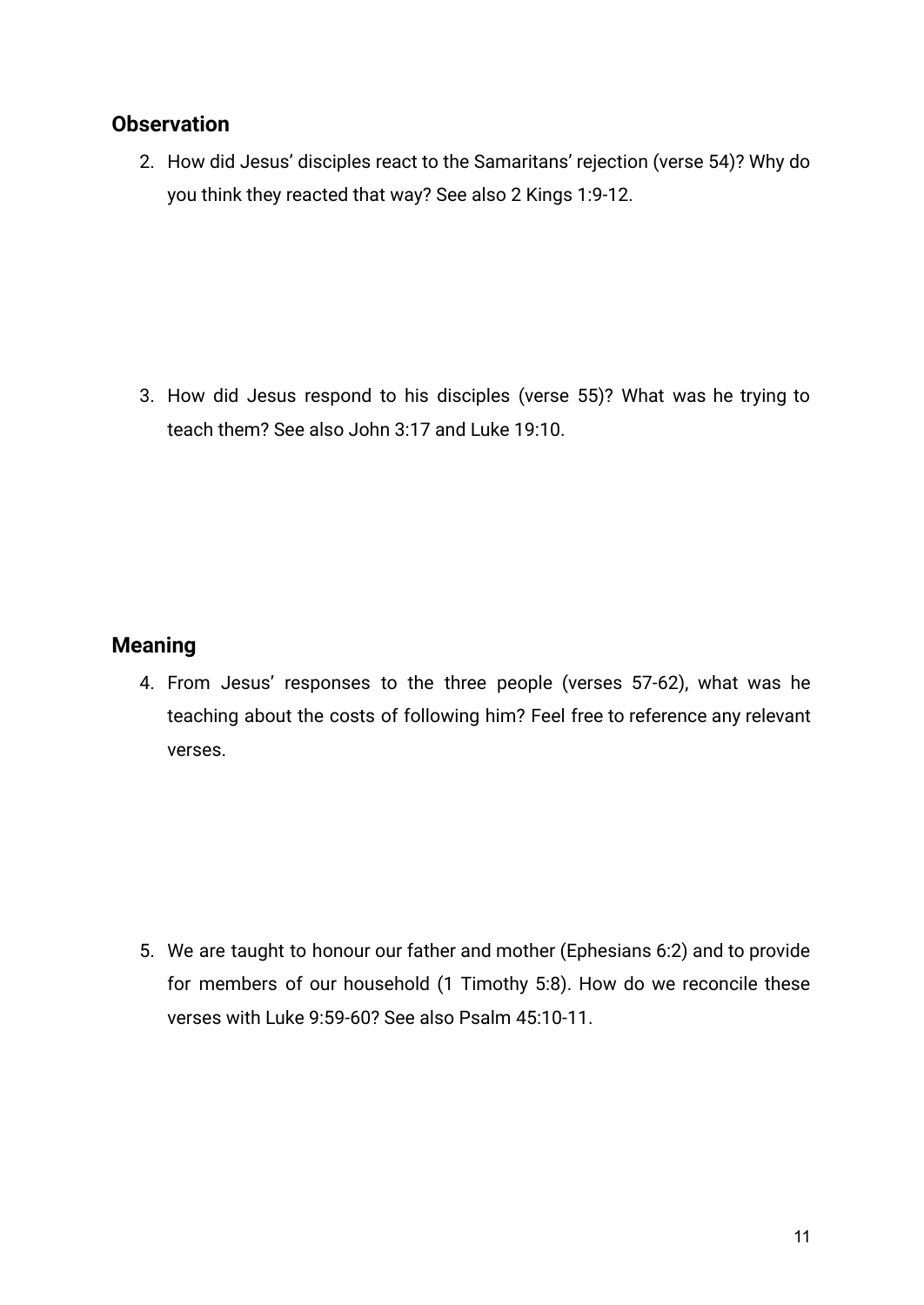### **Application**

6. How should we respond to the increasingly hostile opposition and rejection to the gospel as we follow Jesus?

7. Jesus paid for our sins on the cross. How might our increasing appreciation of his sacrifice shape our attitude towards bearing our cross and following him?

Pray in small groups:

- for ourselves as we carry our cross and follow Jesus
- for those who have not yet heard or are hostile to the gospel
- for more gospel workers for the harvest (Luke 10:2)
- for those undergoing persecution for following Jesus.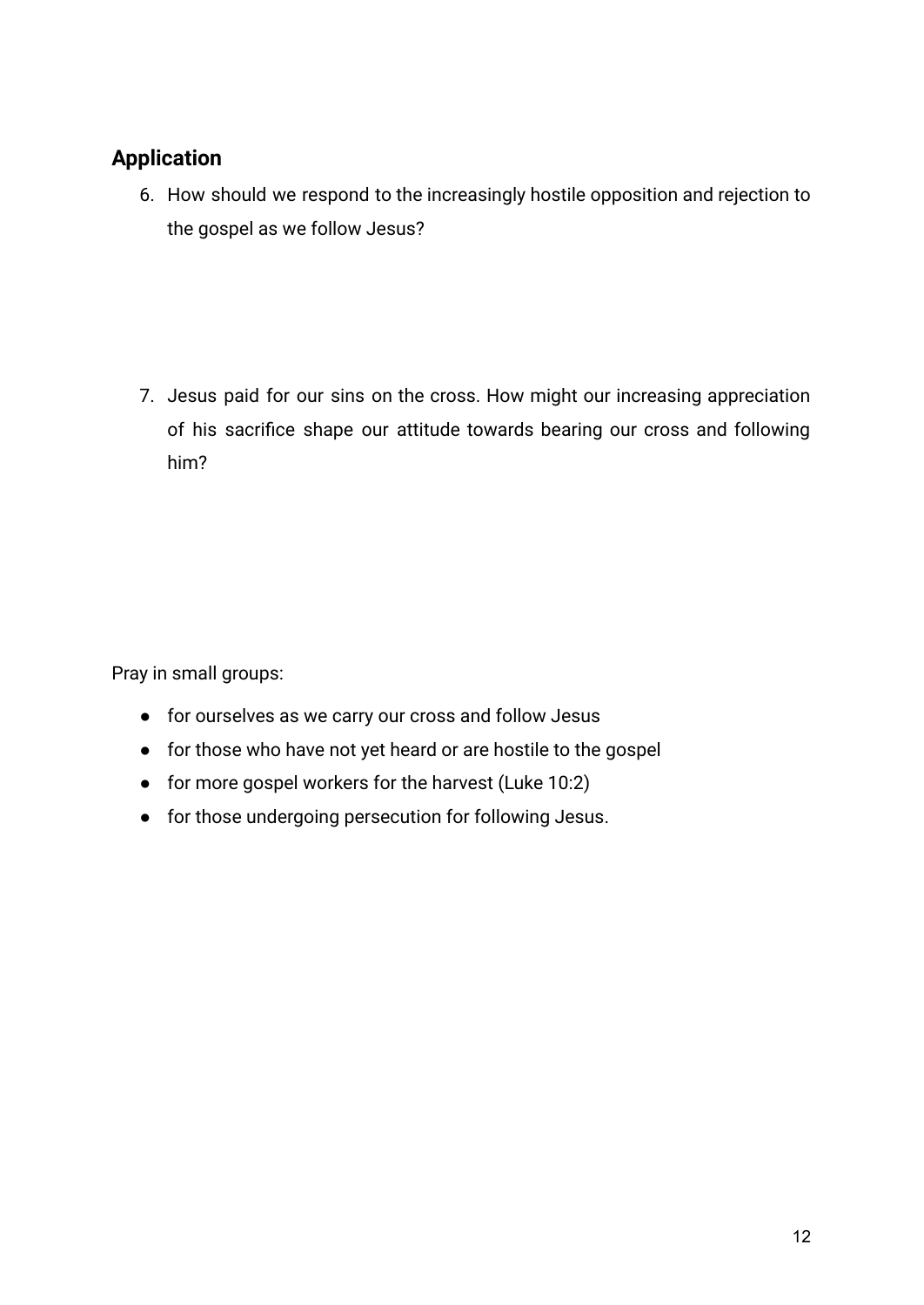# **APPENDIX: INDUCTIVE BIBLE STUDY METHODS**

## **5 Rs Bible Study Method**

### **Instructions**

- Read the passage together aloud
- Read the passage again slowly by yourself
- Follow the  $5Rs<sup>1</sup>$  $5Rs<sup>1</sup>$  $5Rs<sup>1</sup>$  inductive bible study method
- Share your observations as a group

#### 1. **Retell** (in pairs)

Are there parts I find unclear or confusing as I retell the narrative?

#### **2. Reveal**

What is revealed about Jesus through words and actions?

#### **3. React**

How are different people responding to Jesus here?

#### **4. Reason**

What reason do I think Luke had for including these events?

#### **5. Respond**

How will I respond to what this passage reveals about Jesus?

<sup>1</sup> <https://uncover.org.au/mark/the-5r-questions>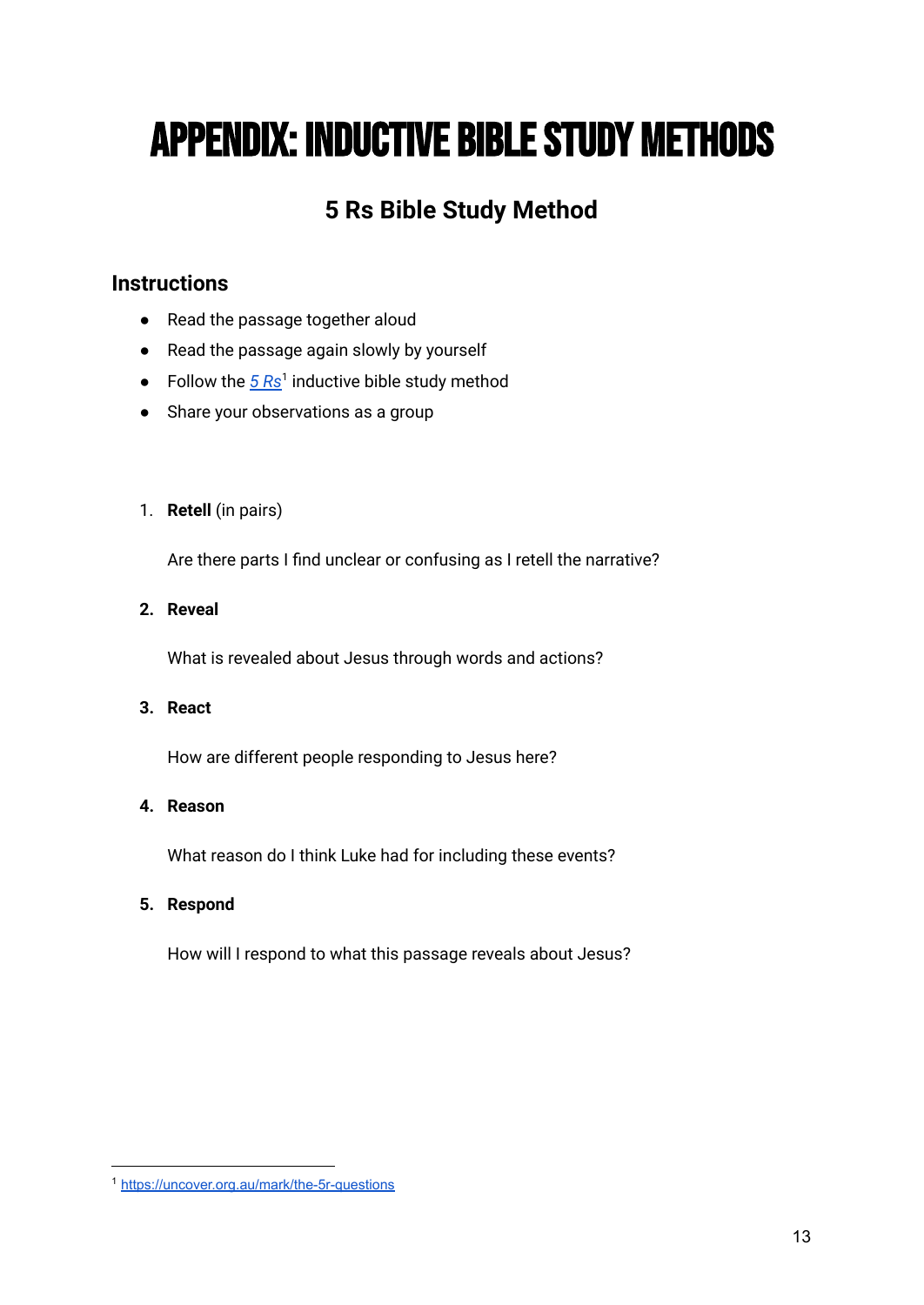### **Swedish Bible Study Method**

### **Instructions**

- Read the passage together aloud
- Read the passage again slowly by yourself
- Follow the *[Swedish](https://www.desiringgod.org/articles/six-questions-to-ask-when-studying-the-bible-in-a-group)*<sup>2</sup> inductive bible study method
- Mark the passage with the symbols *You may want to print it out to annotate*
- Share your observations as a group

### **1.**  $(\hat{\mathcal{A}})$  **A** light bulb

Something that 'shines' from the passage Whatever impacts you the most or draws your attention

## **2.**  $(?)$  A question mark

Anything that is difficult to understand from the passage A question you would like to ask the writer or the Lord

## $3.$   $($   $\uparrow$   $)$  The cross

A reason to love Jesus and his cross more A glimpse of God's glory

## 4.  $\left(\leftarrow\right)$  An arrow

A personal application for your life Something you think the Spirit is telling you to do in obedience

## 5. **A talking bubble**

Someone who can benefit from what you have learned – your aim is to talk to this person before the next meeting

<sup>2</sup> <https://www.desiringgod.org/articles/six-questions-to-ask-when-studying-the-bible-in-a-group>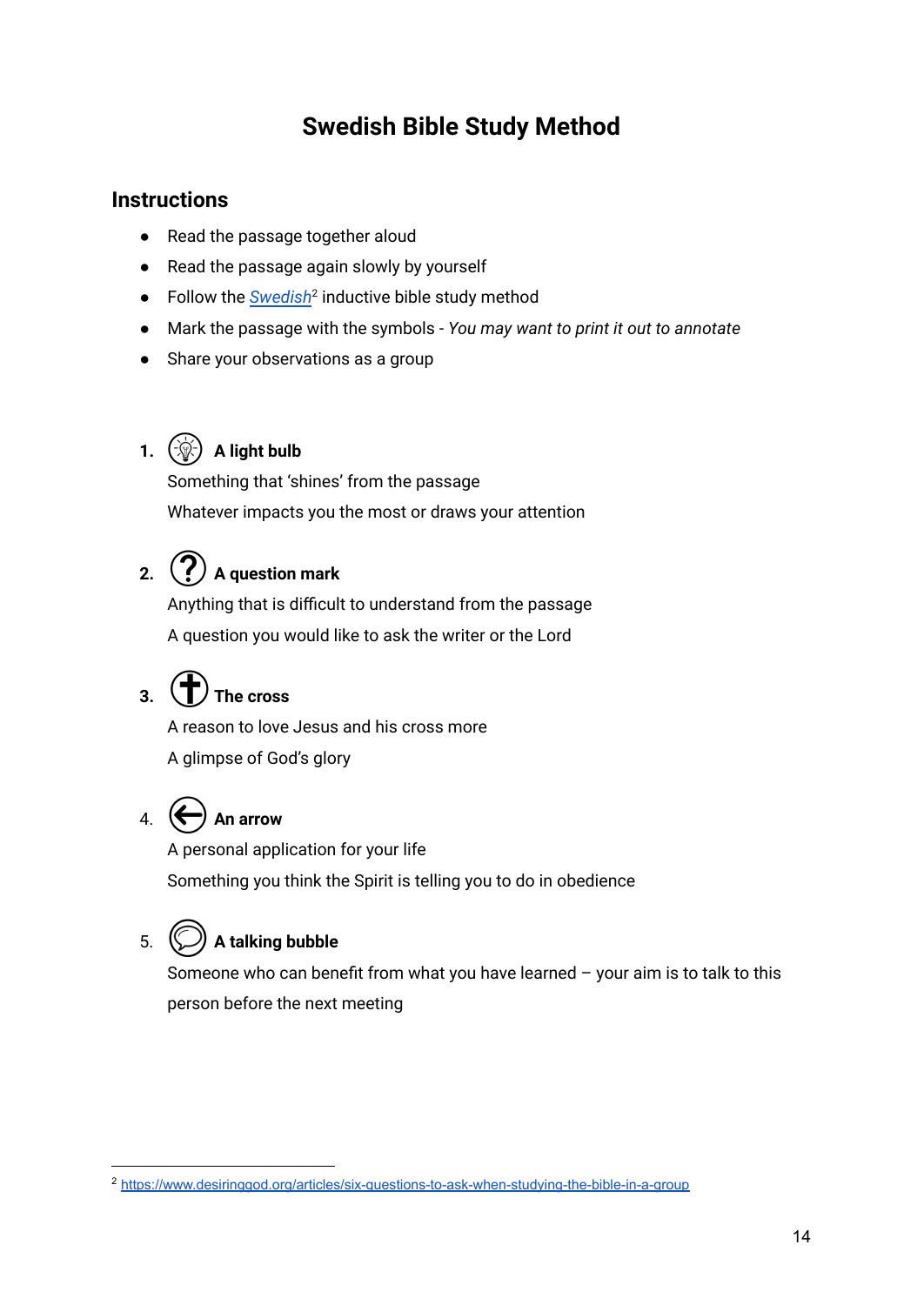### **Seven Arrows Bible Study Method**

### **Instructions**

- Read the passage together aloud
- Read the passage again slowly by yourself
- Follow the *Seven [Arrows](https://www.thegospelcoalition.org/course/seven-arrows-basics-bible-study)* <sup>3</sup> bible study method
- 1.  $\bigcirc$  What does this passage say?
- 2. ← What did this passage mean to its original audience?
- 3. ★ What does this passage tell us about God?
- 4. Vhat does this passage tell us about people?
- $\sim$  5.  $\rightarrow$  What does this passage demand of me?
- $\begin{array}{c} \text{6.} \\ \text{6.} \end{array}$  How does this passage change the way I relate to people?
- $7.$   $\circ$  How does this passage prompt me to pray?

<sup>3</sup> <https://www.thegospelcoalition.org/course/seven-arrows-basics-bible-study>